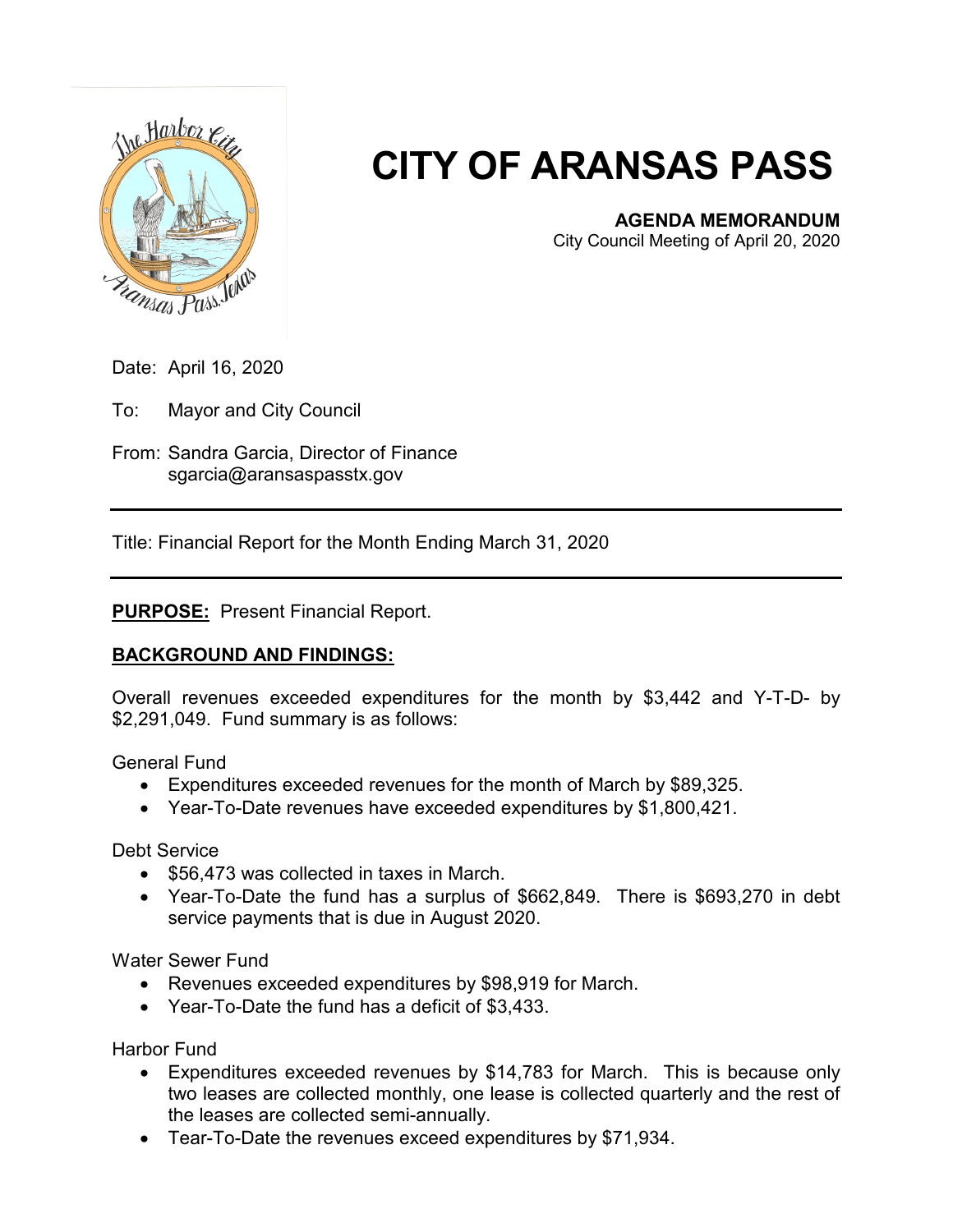Aquatic Center Fund

- Expenditures exceeded revenues for March and Year-To-Date by \$21,139 and \$123,412 respectfully.
- The center was opened for spring break in March.

Civic Center

- Expenditures exceeded revenues for March and Year-To-Date by \$21,139 and \$123,412 respectfully.
- Civic Center closed its door to the public in March.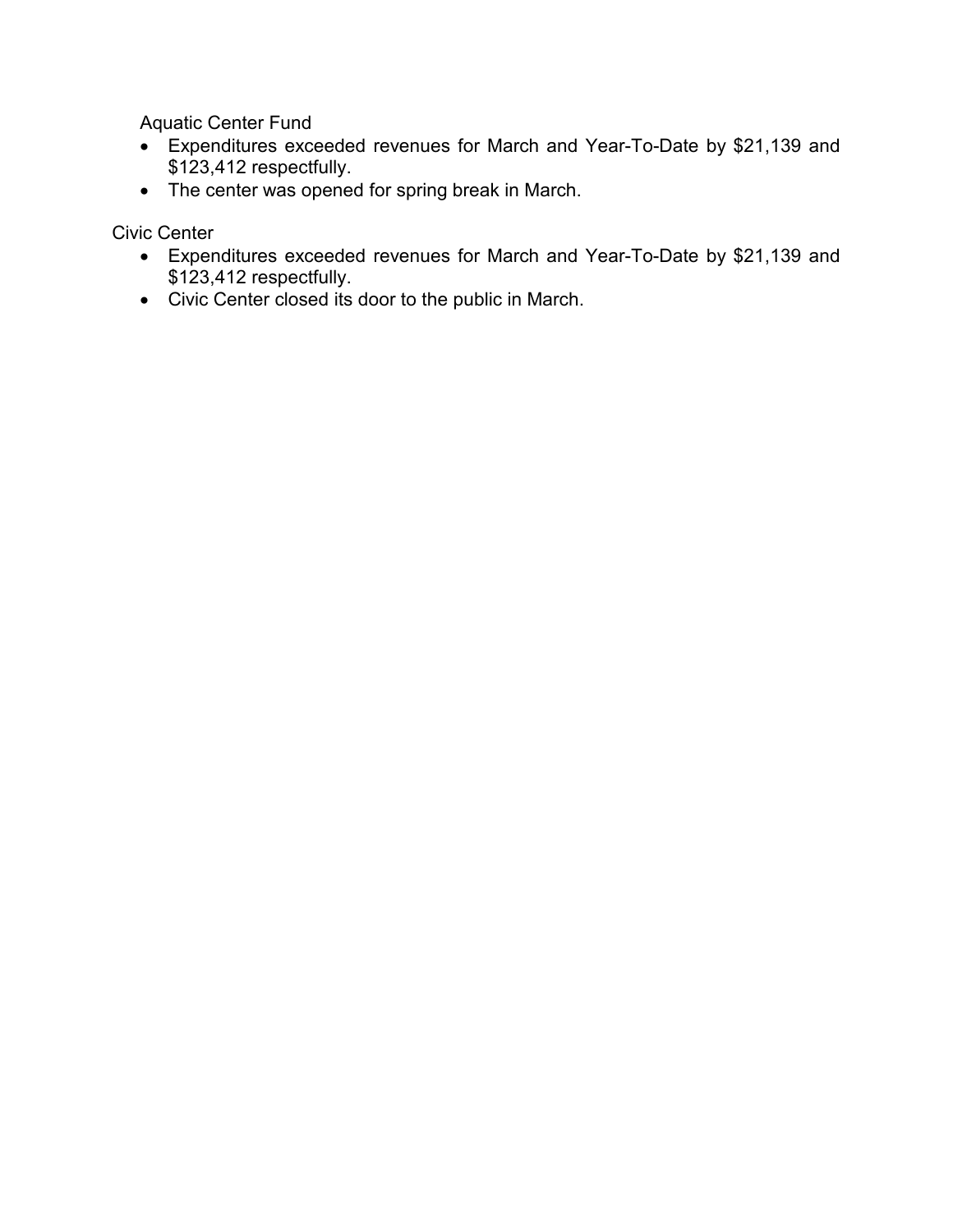#### **City of Aransas Pass Financial Report Month The Ending March 31, 2020**

|                               | <b>Current</b>          | <b>Current Actual</b> | <b>Annual Budget</b>     | <b>YTD Actual</b>      | Remaining<br>Budget %* |
|-------------------------------|-------------------------|-----------------------|--------------------------|------------------------|------------------------|
|                               | <b>Budgeted</b>         |                       |                          |                        |                        |
| <b>General Fund</b>           |                         |                       |                          |                        |                        |
| Revenue                       | 588,471                 | 582,094               | 10,172,788               | 6,829,883              | 32.86%                 |
| Expenditures                  | 778,520                 | 671,419               | 10,122,679               | 5,029,462              | 50.31%                 |
|                               | (190, 049)              | (89, 325)             | 50,108                   | 1,800,421              |                        |
|                               |                         |                       |                          |                        |                        |
| <b>Debt Service Fund</b>      | 46,035                  |                       |                          |                        |                        |
| Revenue                       |                         | 56,473                | 1,780,462                | 1,840,676              | $-3.38%$               |
| Expenditures                  |                         |                       | 1,713,063                | 1,177,827              | 31.24%                 |
|                               | 46,035                  | 56,473                | 67,399                   | 662,849                |                        |
| <b>Water &amp; Sewer Fund</b> |                         |                       |                          |                        |                        |
| Revenue                       | 338,200                 | 334,805               | 4,058,400                | 2,165,163              | 46.65%                 |
| Expenditures                  | 336,006                 | 235,886               | 4,992,155                | 2,168,596              | 56.56%                 |
|                               | 2,194                   | 98,919                | (933, 755)               | (3, 433)               |                        |
| <b>Harbor Fund</b>            |                         |                       |                          |                        |                        |
| Revenue                       | 8,677                   | 3,349                 | 339,500                  | 182,473                | 46.25%                 |
| Expenditures                  | 11,745                  | 18,132                | 339,401                  | 110,539                | 67.43%                 |
|                               | (3,068)                 | (14, 783)             | 99                       | 71,934                 |                        |
|                               |                         |                       |                          |                        |                        |
| <b>Aquatics Center</b>        |                         |                       |                          |                        |                        |
| Revenue<br>Expenditures       | 143                     | 3,281                 | 348,000                  | 3,737                  | 98.93%                 |
|                               | 14,117                  | 29,971                | 521,334                  | 132,152                | 74.65%                 |
|                               | (13, 975)               | (26, 690)             | (173, 334)               | (128, 416)             |                        |
| <b>Civic Center</b>           |                         |                       |                          |                        |                        |
| Revenue                       | 8,792                   |                       | 365,500                  | 33,259                 | 90.90%                 |
| Expenditures                  | 41,503                  | 21,139                | 357,698                  | 156,671                | 56.20%                 |
|                               | (32, 711)               | (21, 139)             | 7,802                    | (123, 412)             |                        |
| <b>Hotel/Motel Fund</b>       |                         |                       |                          |                        |                        |
| Revenue                       | 175                     | (13)                  | 272,100                  | 40,385                 | 85.16%                 |
| Expenditures                  | 12,500                  |                       | 239,000                  | 29,279                 | 87.75%                 |
|                               | (12, 325)               | (13)                  | 33,100                   | 11,106                 |                        |
|                               |                         |                       |                          |                        |                        |
| <b>Overall</b>                |                         |                       | 17,336,750               |                        | 36.00%                 |
| Revenue                       | 990,493                 | 979,988               |                          | 11,095,575             |                        |
| Expenditures                  | 1,194,391<br>(203, 899) | 976,546<br>3,442      | 18,285,331<br>(948, 581) | 8,804,526<br>2,291,049 | 51.85%                 |
|                               |                         |                       |                          |                        |                        |

\*The remaining budget percent for Revenues should be 50.00% or less to be on track with budgeted revenues.

\*The remaining budget percent for Expenditures should be 50.00% or greater to be on track with budgeted expenditures.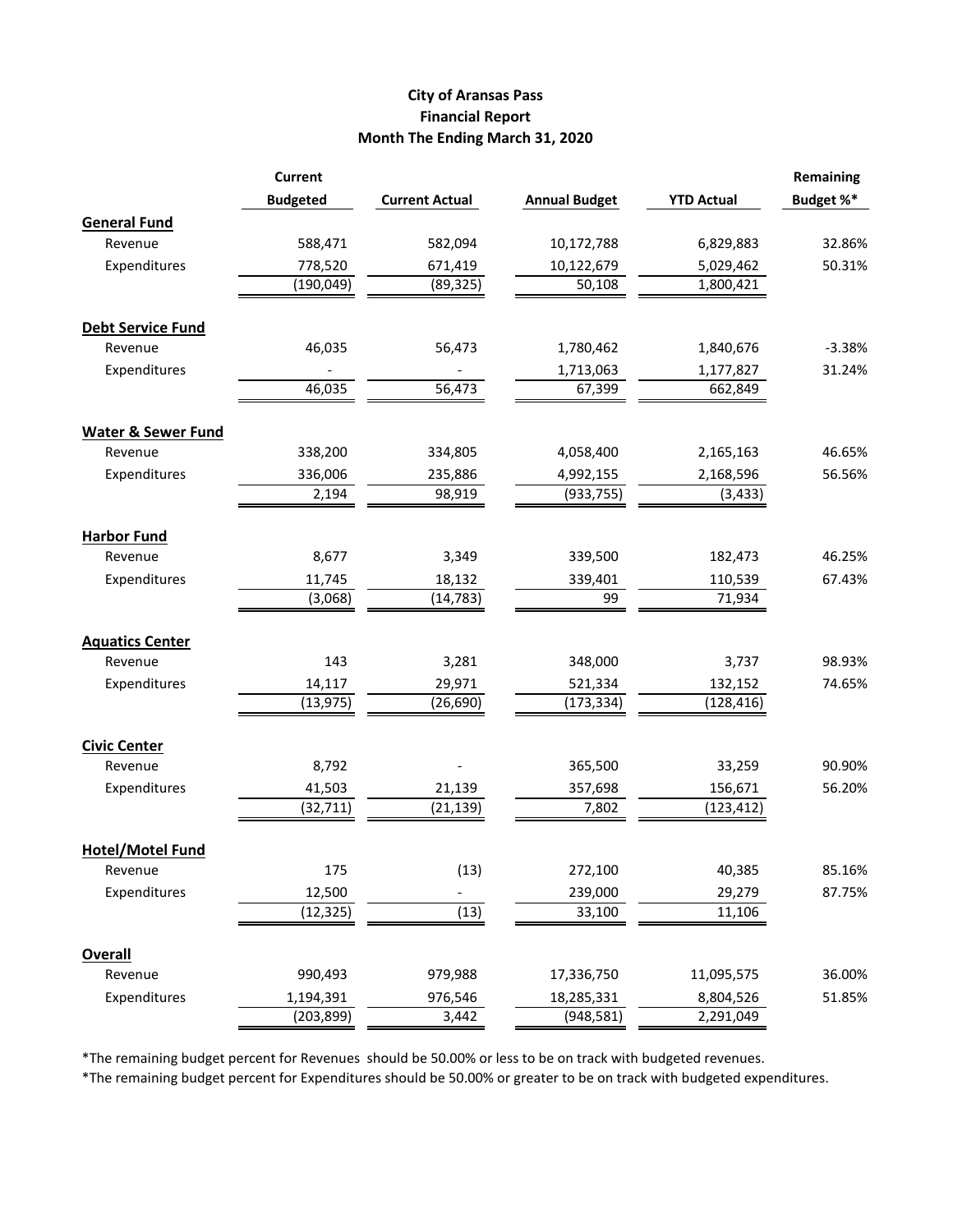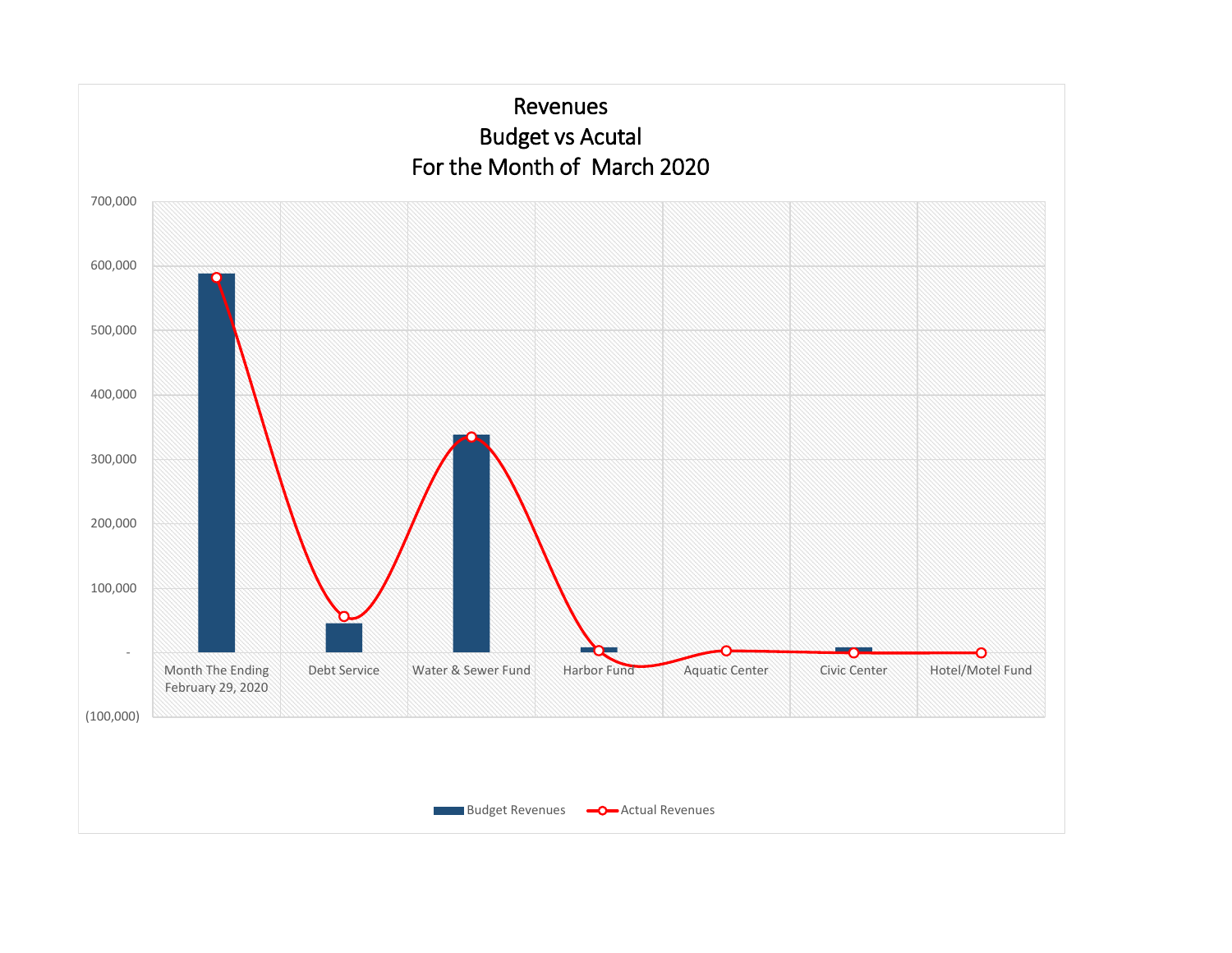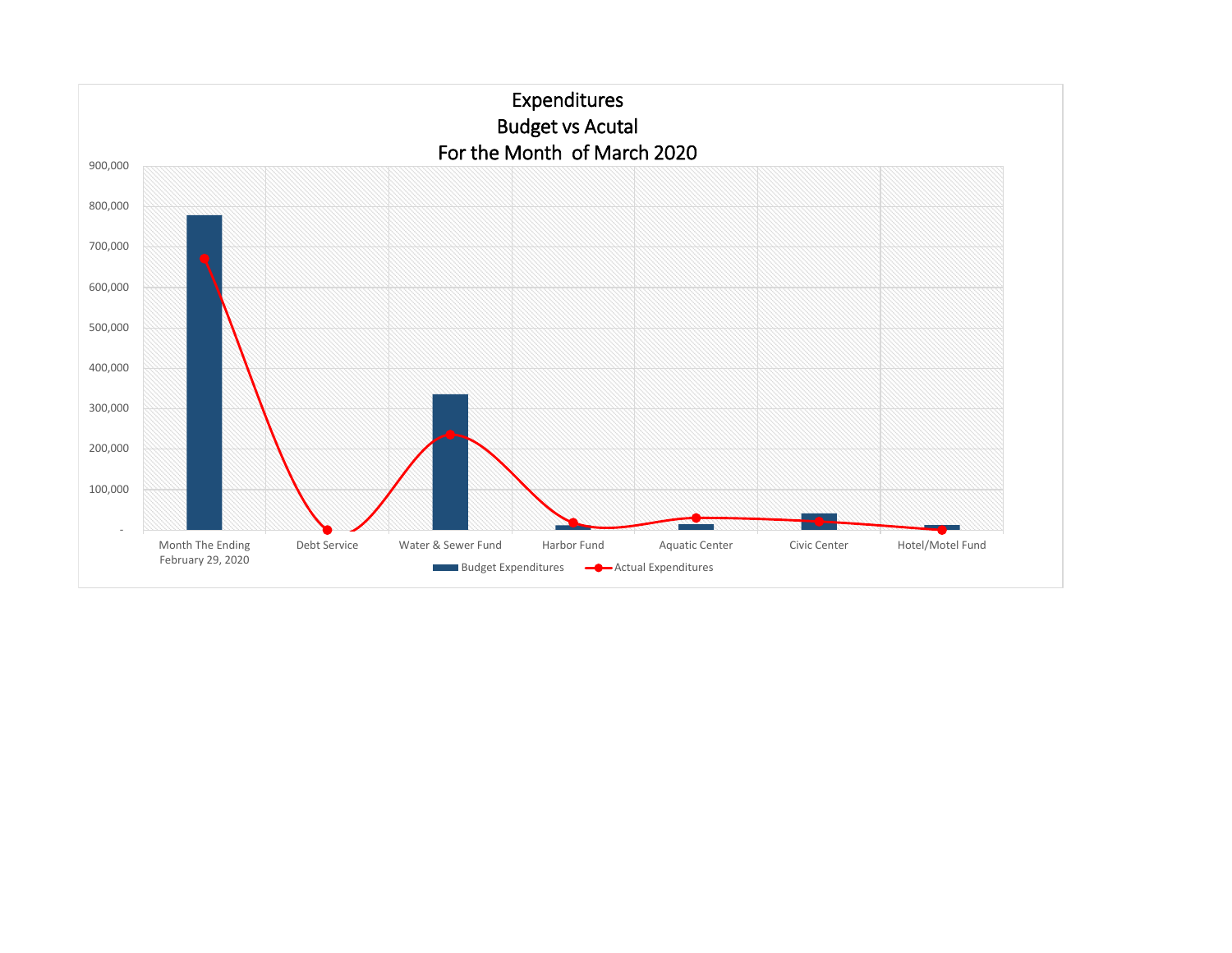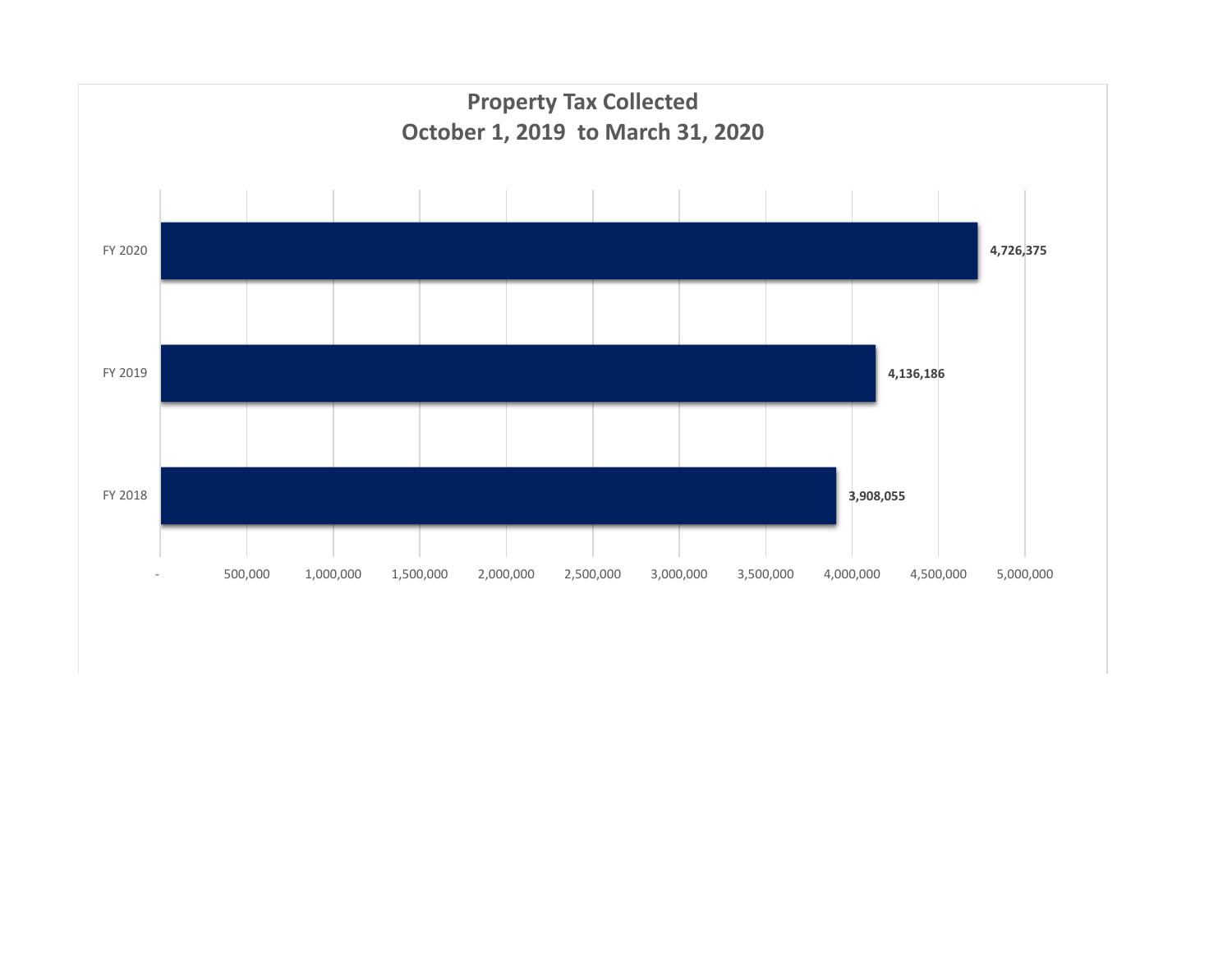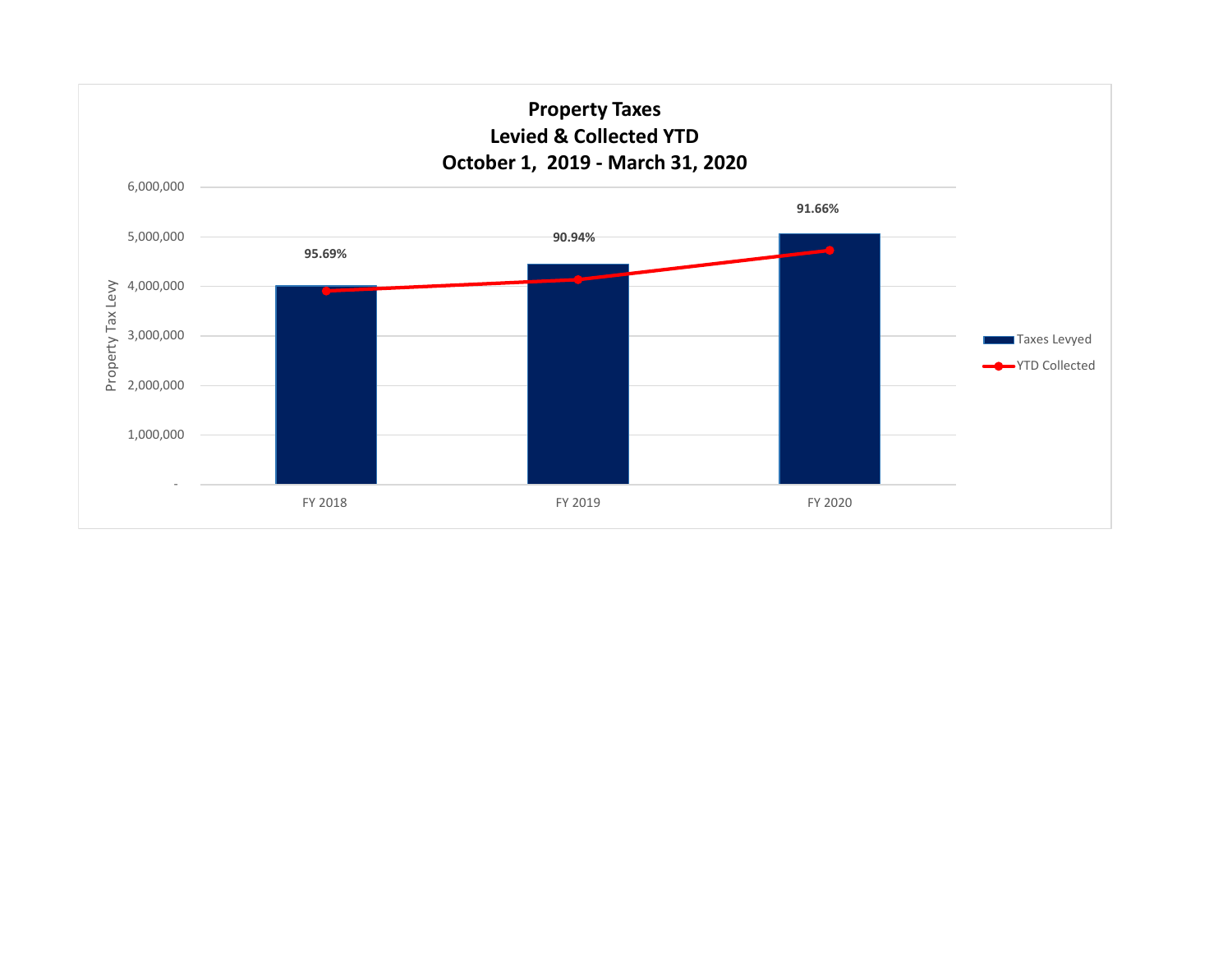